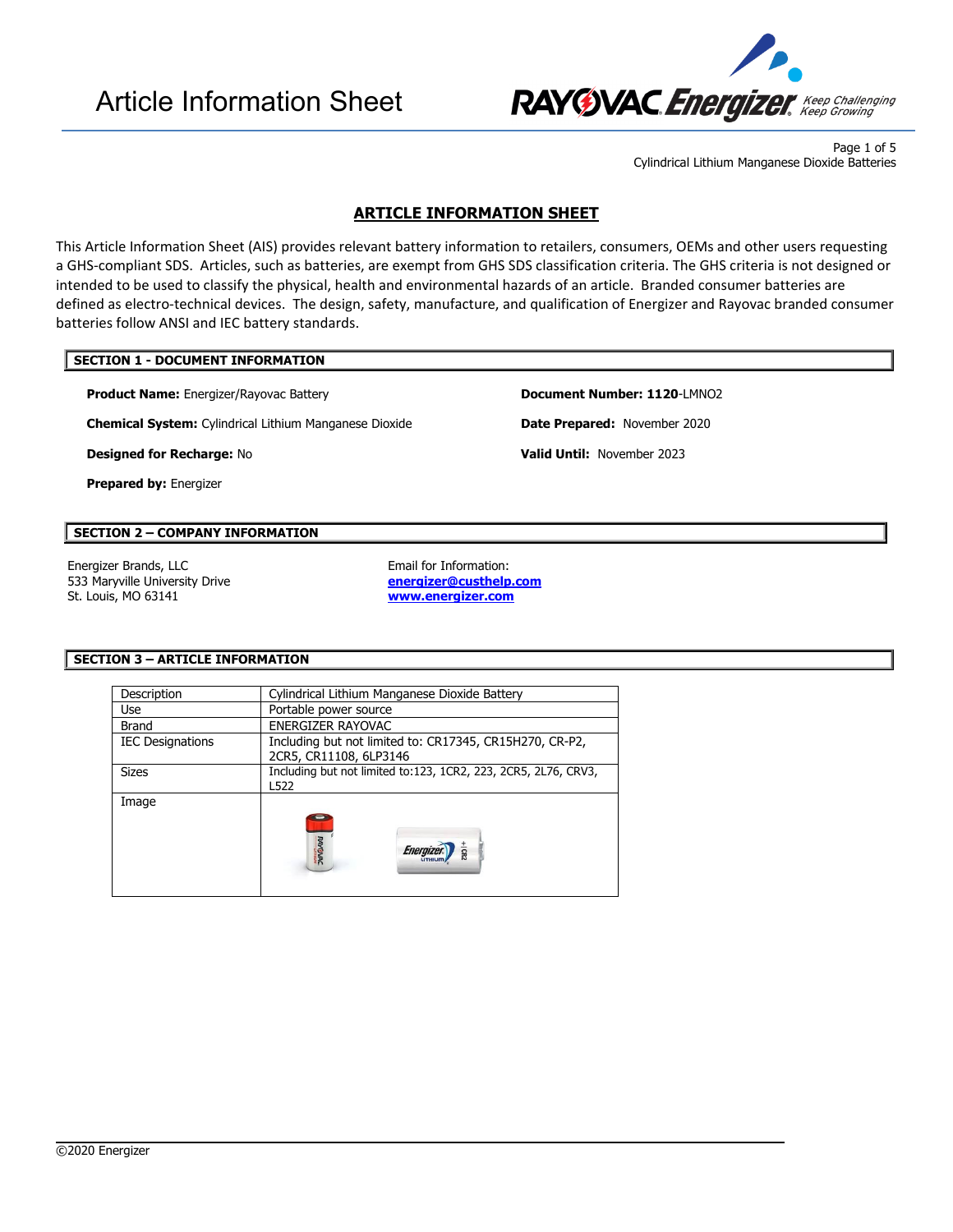

Page 2 of 5 Cylindrical Lithium Manganese Dioxide Batteries

## **SECTION 4 – ARTICLE CONSTRUCTION**

**IMPORTANT NOTE:** The battery should not be opened or burned. Exposure to the ingredients contained within or their combustion products could be harmful.

| <b>MATERIAL OR INGREDIENT</b>                                      | PEL (OSHA)                                                                             | <b>TLV (ACGIH)</b>                            | %/wt.     |
|--------------------------------------------------------------------|----------------------------------------------------------------------------------------|-----------------------------------------------|-----------|
| Carbon Black<br>(CAS# 1333-86-4)                                   | 3.5 mg/m <sup>3</sup> TWA                                                              | 3.5 mg/m <sup>3</sup> TWA                     | $0 - 1$   |
| 1,2-Dimethoxyethane<br>(CAS# 110-71-4)                             | None established                                                                       | None established                              | $0 - 6$   |
| 1.3-Dioxolane<br>(CAS# 646-06-0)                                   | None established                                                                       | None established                              |           |
| Graphite<br>(CAS# 7782-42-5)                                       | 15 mg/m <sup>3</sup> TWA (total dust)<br>5 mg/m <sup>3</sup> TWA (respirable fraction) | 2 mg/m <sup>3</sup> TWA (respirable fraction) | $0 - 3$   |
| Lithium or Lithium Alloy<br>(CAS# 7439-93-2)                       | None established                                                                       | None established                              | $1 - 6$   |
| Lithium Trifluoromethanesulfonate<br>(CAS# 33454-82-9)             | None established                                                                       | None established                              | $0 - 3$   |
| Lithium Trifluoromethanesulfonimide<br>(CAS# 90076-65-6)           | None established                                                                       | None established                              | $0 - 3$   |
| Manganese Dioxide<br>(CAS# 1313-13-9)                              | 5 mg/m <sup>3</sup> Ceiling (as Mn)                                                    | 0.2 mg/m <sup>3</sup> TWA (as Mn)             | $12 - 42$ |
| Propylene Carbonate<br>(CAS# 108-32-7)                             | None established                                                                       | None established                              | $0 - 8$   |
| Non-Hazardous Components:                                          |                                                                                        |                                               |           |
| Steel<br>(iron CAS# 65997-19-5)                                    | None established                                                                       | None established                              | 20        |
| Plastic and Other<br><b>Contract Contract Contract</b><br>$\cdots$ | None established                                                                       | None established                              | Balance   |

\* PNOR: Particulates not otherwise regulated \*\*PNOC: Particulates not otherwise classified

#### **Applicable Battery Industry Standards**

| <b>North America</b><br><b>Standards</b> | ANSI C18.3M Part 1 | ANSI C18.3 M Part 2 | ANSI C18.4  |  |
|------------------------------------------|--------------------|---------------------|-------------|--|
| <b>International</b><br><b>Standards</b> | IEC 60086-1        | IEC 60086-2         | IEC 60086-4 |  |

## **SECTION 5 – HEALTH AND SAFETY**

**Ingestion:** Do not induce vomiting or give food or drink. Seek medical attention immediately. CALL NATIONAL BATTERY INGESTION HOTLINE for advice and follow-up (202-625-3333) collect day or night.

The following instructions apply to exposure of internal components.

**Inhalation:** Provide fresh air and seek medical attention.

**Skin Contact:** Remove contaminated clothing and wash skin with soap and water.

**Eye Contact:** Immediately flush eyes thoroughly with water for at least 15 minutes, lifting upper and lower lids, until no evidence of the chemical remains. Seek medical attention.

 $\overline{\phantom{a}}$ 

**Note:** Carbon black is listed as a possible carcinogen by International Agency for Research on Cancer (IARC).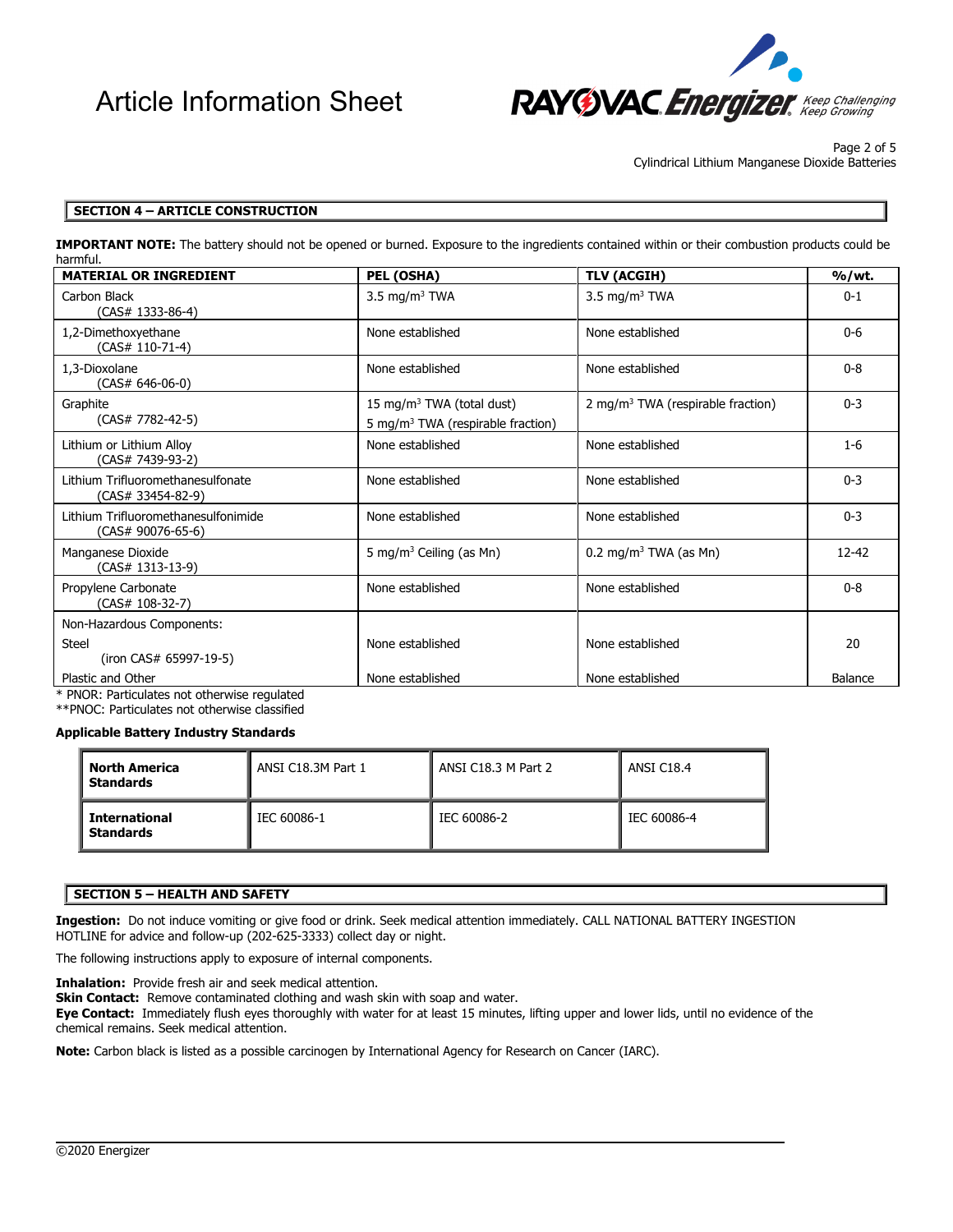# Article Information Sheet



Page 3 of 5 Cylindrical Lithium Manganese Dioxide Batteries

#### **SECTION 6 – FIRE HAZARD & FIREFIGHTING**

In case of fire where lithium batteries are present, flood area with water or smother with a Class D fire extinguishant appropriate for lithium metal, such as Lith-X. Water may not extinguish burning batteries but will cool the adjacent batteries and control the spread of fire. Burning batteries will burn themselves out. Virtually all fires involving lithium batteries can be controlled by flooding with water. However, the contents of the battery will react with water and form hydrogen gas. In a confined space, hydrogen gas can form an explosive mixture. In this situation, smothering agents are recommended. A smothering agent will extinguish burning lithium batteries.

Emergency Responders should wear self-contained breathing apparatus. Burning lithium manganese dioxide batteries produce toxic and corrosive lithium hydroxide fumes.

#### **SECTION 7 - HANDLING AND STORAGE**

**Storage:** Store in a cool, well ventilated area. Elevated temperatures can result in shortened battery life. In locations that handle large quantities of lithium batteries, such as warehouses, lithium batteries should be isolated from unnecessary combustibles.

Mechanical Containment: If potting or sealing the battery in an airtight or watertight container is required, consult your Energizer Brands, LLC representative for precautionary suggestions. Do not obstruct safety release vents on batteries. Encapsulation of batteries will not allow cell venting and can cause high pressure rupture.

**Handling:** Accidental short circuit for a few seconds will not seriously affect the battery. Prolonged short circuit will cause the battery to lose energy, generate significant heat and can cause the safety release vent to open. Sources of short circuits include jumbled batteries in bulk containers, metal jewelry, metal covered tables or metal belts used for assembly of batteries into devices. Damaging a lithium battery may result in an internal short circuit.

> The contents of an open battery, including a vented battery, when exposed to water, may result in a fire and/or explosion. Crushed or damaged batteries may result in a fire.

If soldering or welding to the battery is required, consult your Energizer representative for proper precautions to prevent seal damage or short circuit.

**Charging:** This battery is manufactured in a charged state. It is not designed for recharging. Recharging can cause battery leakage or, in some cases, high pressure rupture. Inadvertent charging can occur if a battery is installed backwards.

**Labeling:** If the Energizer label or package warnings are not visible, it is important to provide a package and/or device label stating:

WARNING: Battery can explode or leak and cause burns if installed backwards, disassembled, charged, or exposed to water, fire or high temperature.

Where accidental ingestion of small batteries is possible, the label should include:

## **A WARNING**

**(1) KEEP OUT OF REACH OF CHILDREN.** Swallowing may lead to serious injury or death in as little as 2 hours due to chemical burns and potential perforation of the esophagus. **Immediately see doctor; have doctor phone (202) 625-3333.** Keep in original package until ready to use. Dispose of used batteries immediately.

#### **SECTION 8 – DISPOSAL CONSIDERATIONS**

LiMnO2 batteries are not hazardous waste per the United States Resource Conservation and Recovery Act(RCRA) - 40 CFR Part 261 Subpart C. Dispose of in accordance with all applicable federal, state and local regulations.

#### **SECTION 9 – TRANSPORT INFORAMTION**

In general, all batteries in all forms of transportation (ground, air, or ocean) must be packaged in a safe and responsible manner. Regulatory concerns from all agencies for safe packaging require that batteries be packaged in a manner that prevents short circuits and be contained in "strong outer packaging" that prevents spillage of contents. All original packaging for Energizer lithium batteries are compliant with these regulatory concerns.

 $\overline{\phantom{a}}$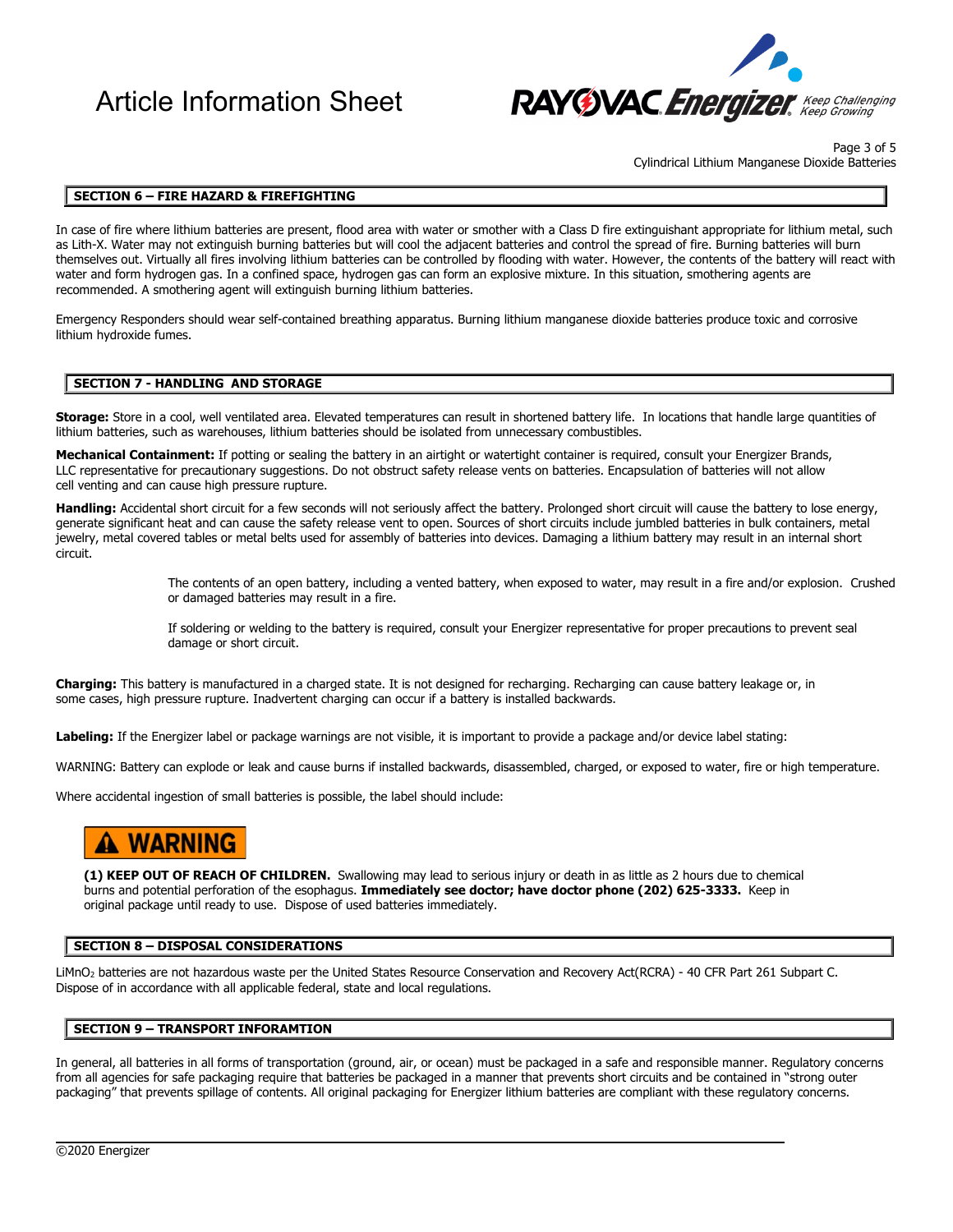# Article Information Sheet



Page 4 of 5 Cylindrical Lithium Manganese Dioxide Batteries

Energizer lithium manganese dioxide batteries are exempt from the classification as dangerous goods as they meet the requirements of the special provisions listed below. (Essentially, they are properly packaged and labeled, contain less than 1 gram of lithium and pass the tests defined in UN model regulation section 38.3).

| <b>Regulatory Body</b>  | <b>Special Provisions</b>        |
|-------------------------|----------------------------------|
| <b>ADR</b>              | 188, 230, 310, 636, 656          |
| IMDG                    | 188, 230, 310, 957               |
| UN                      | UN 3090, UN 3091                 |
| US DOT                  | 422, A54                         |
| IATA 63rd Edition, ICAO | Packaging Instructions 968 - 970 |

Energizer is registered with CHEMTEL. In the event of an incident during transport call 1-800-526-4727 (North America) or 1-314-985-1511 (International).

A global lithium label chart is provided below to summarize the current global labeling requirements.

| <b>Shipping</b><br>Mode | Li content                                              | Net quantity wt.<br>of batteries per<br>package | <b>Battery Type</b>     | 備命         | ,,,,,,,,,,,,,,,,,,,,,,,,,,,,,<br>احتكا<br>**<br><u>baanaannannannad</u> | CARGO AIRCRAFT<br>्टर्स<br><b>REIDDEN IN PASSENGER AIRCRAF</b> |
|-------------------------|---------------------------------------------------------|-------------------------------------------------|-------------------------|------------|-------------------------------------------------------------------------|----------------------------------------------------------------|
| <b>AIR</b>              | 0.3g to $\leq$ 1g/cell<br>0.3g to $\leq$ 2g/<br>battery | $\leq$ 2.5 kg                                   | L91, L92, L522          | <b>YES</b> | <b>YES</b>                                                              | <b>YES</b>                                                     |
|                         | $\leq$ 0.3g/cell                                        | $\leq$ 2.5kg                                    | All Li Coin and<br>2L76 | <b>NO</b>  | <b>YES</b>                                                              | <b>YES</b>                                                     |
|                         | $\leq$ 0.3g/cell                                        | $>2.5$ kg                                       | All Li Coin and<br>2L76 | <b>YES</b> | <b>YES</b>                                                              | <b>YES</b>                                                     |
|                         |                                                         |                                                 |                         |            |                                                                         |                                                                |
| Land/<br>Sea only       | All                                                     | All                                             | All                     | <b>NO</b>  | <b>YES</b>                                                              | <b>YES</b>                                                     |

#### **Label Summary Chart**

## **SECTION 10 – REGULATORY INFORMATION**

#### **10A Battery**

- 1. **SARA/TITLE III**: As an article, this battery and its contents are not subject to the requirements of the Emergency Planning and Community Right-To-Know Act.
- 2. **USA EPA Mercury Containing & Rechargeable Battery Management Act of 1996:** No mercury added

3. **EU Battery Directive 2006/66/EC Amended 2013/56/EU:** Energizer batteries are compliant with all aspects of the Directive

 $\overline{\phantom{a}}$ 

#### **10B General**

- 1. **CPSIA 2008:** Exempt
- 2. **US CPSC FHSA (16 CFR 1500):** Not applicable since batteries are defined as articles
- 3. **USA EPA TSCA (40 CFR 707.20):** Not applicable since batteries are defined as articles
- 4. **USA EPA RCRA (40 CFR 261):** Classified as non-hazardous waste per ignitable, corrosive, reactive or toxicity testing
- 5. **California Prop 65:** No warning required
- 6. **DTSC Perchlorate labeling:** No warning required
- 7. **EU REACH SVHC:** No REACH listed substances of very high concern are present above 0.01% w/w